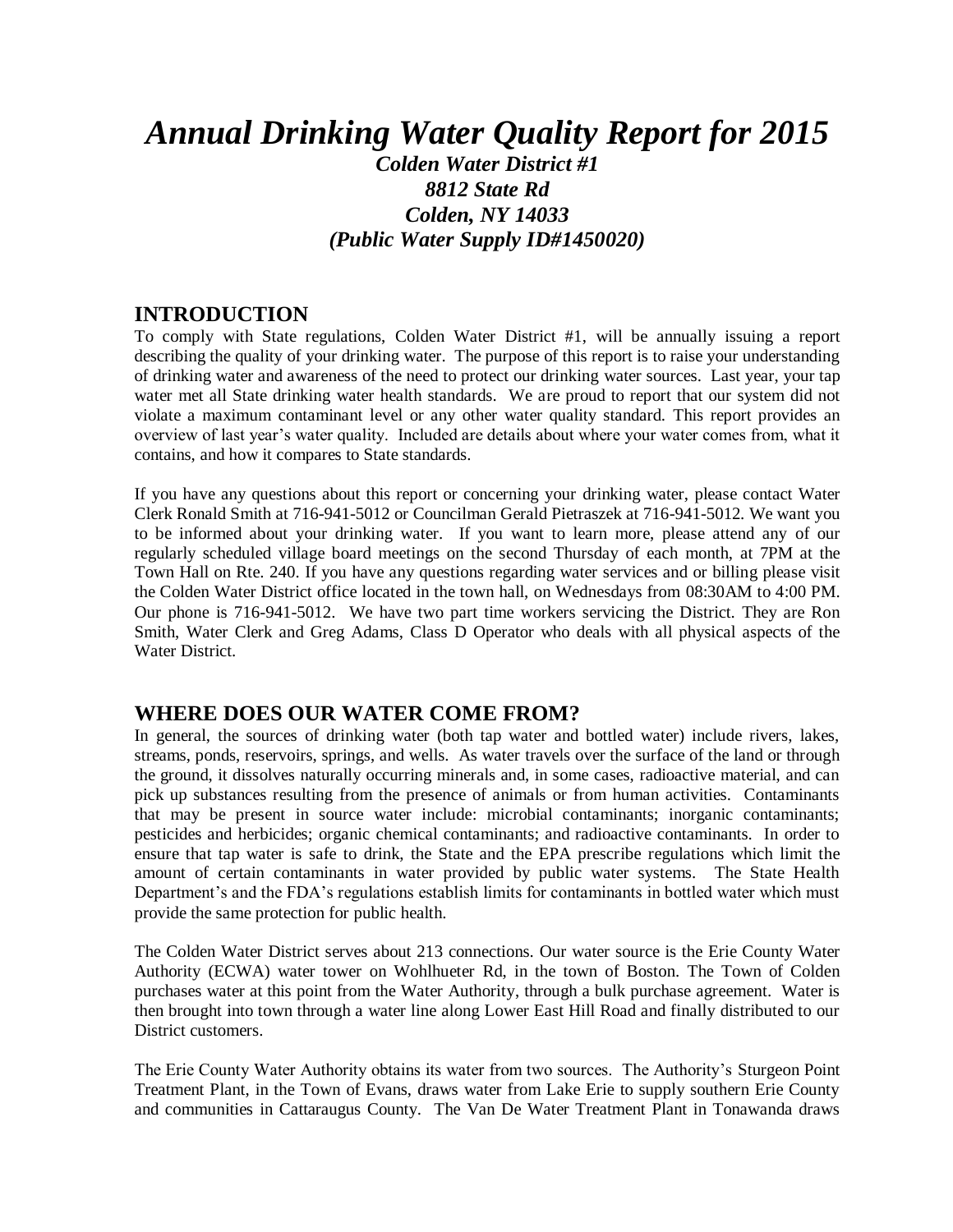water from the Niagara River and services municipalities in northern Erie County. These two plants deliver an average of 65 million gallons a day to more than one half million people in Western New York. In each plant, the water is rigorously treated, then sent through the Authority's extensive distribution system where it eventually enters the Water Tower on Wohlhueter Road in the Town of Boston. Finally, the water is tested again by the Town of Colden on a regular schedule for chlorine residuals and for bacteria.

The Erie County Water Authority does issue an Annual Water Quality Report each year. Their 2015 AWQR will be available for review and is available in electronic form at [www.ecwa.org](http://www.ecwa.org/) . If you have any questions regarding this report, please submit your requests t[o questionscomments@ecwa.org](mailto:questionscomments@ecwa.org)

#### **ARE THERE CONTAMINANTS IN OUR DRINKING WATER?**

As the State regulations require, we routinely test your drinking water for numerous contaminants. These contaminants include: microbiological compounds such as total coliform and E.coli bacteria, turbidity, inorganic compounds such as nitrate and lead, volatile organic compounds, total trihalomethanes, haloacetic acids, and radiological compounds. Attached to this report is a "2015 Water Quality Monitoring Report – Annual Water Quality Report Supplement", prepared by the Erie County Water Authority. The tables presented depict which compounds were tested for and which compounds were detected or not detected in your drinking water. The State allows testing for some contaminants less than once per year because the concentrations of these contaminants do not change frequently. Some of the data, though representative, are more than one year old.

It should be noted that all drinking water, including bottled drinking water, may be reasonably expected to contain at least small amounts of some contaminants. The presence of contaminants does not necessarily indicate that water poses a health risk. More information about contaminants and potential health effects can be obtained by calling the EPA's Safe Drinking Water Hotline (800-426- 4791) or the Erie County Health Department at 716-961-6800.

As the State regulations require, we have tested your drinking water for the following contaminants. These contaminants include: total coliform, copper and lead, total Trihalomethanes and Haloacetic Acids. As noted below there were no detections of coliform in any of the monthly samples we collected through 2015. Additionally, there were no exceedances for copper or for lead in the last residential sampling just done in August 2015. All of the copper and lead samples tested, fell under the respective action levels for copper and lead. The Colden Water District is planning future sampling for lead and copper in July of 2015. Additionally, the Colden Water District was issued a waiver regarding the sampling for asbestos in our system. This waiver expires on December 31, 2023, because our system was constructed without the use of asbestos containing materials.

As the State regulations require, we routinely test your drinking water for numerous contaminants. These contaminants include: total coliform, turbidity, inorganic compounds, nitrate, nitrite, lead and copper, volatile organic compounds, total trihalomethanes, and synthetic organic compounds. None of the compounds we analyzed for were detected in your drinking water.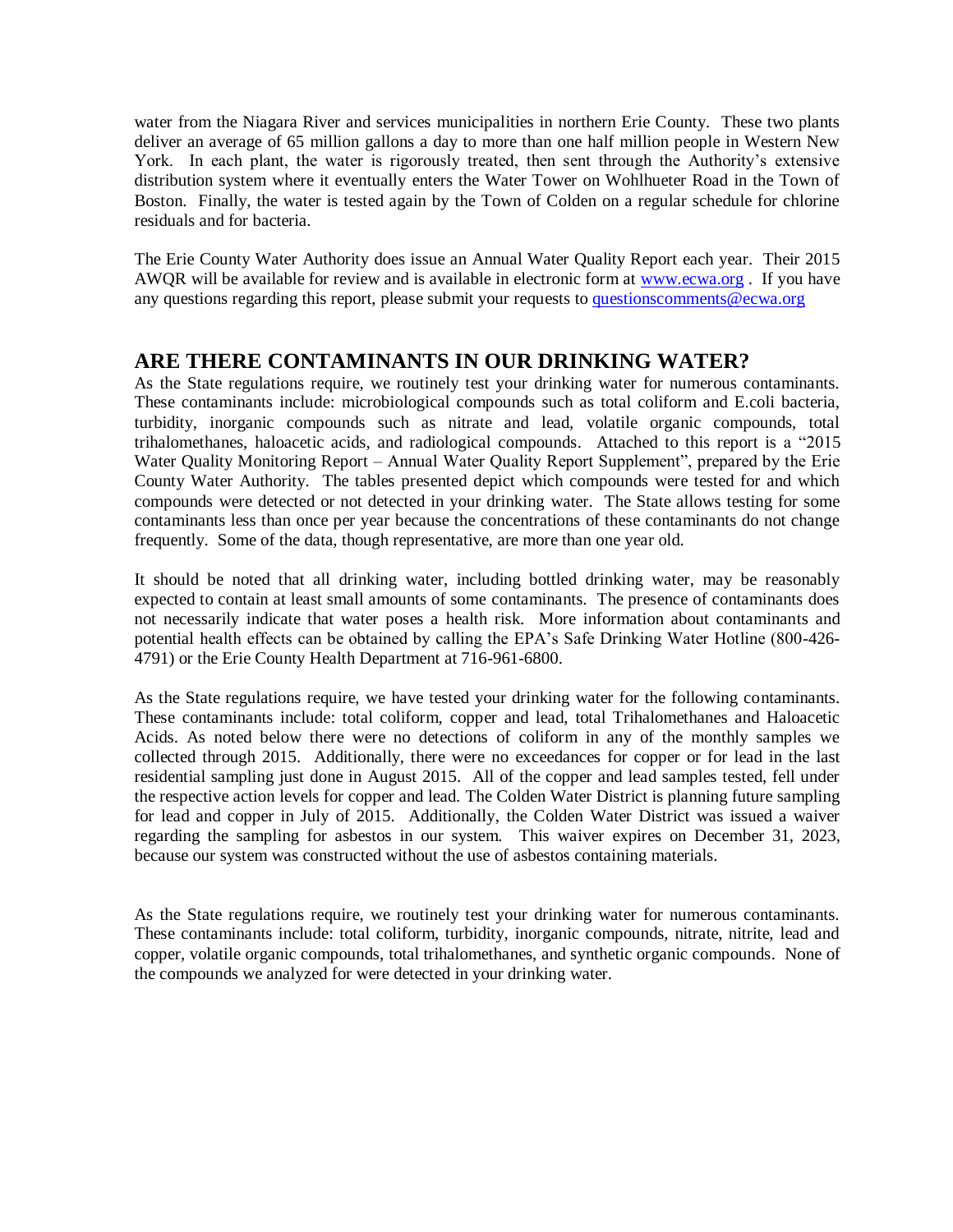| <b>Table of Detected Contaminants</b> |                            |                          |                                                            |                 |             |                                                 |                                                                               |
|---------------------------------------|----------------------------|--------------------------|------------------------------------------------------------|-----------------|-------------|-------------------------------------------------|-------------------------------------------------------------------------------|
| <b>Contaminant</b>                    | <b>Violation</b><br>Yes/No | Date of<br><b>Sample</b> | <b>Level</b><br><b>Detected Measure</b><br>(Max)<br>Range) | Unit<br>ment    | <b>MCLG</b> | <b>Regulatory</b><br>imit (MCL, TT<br>or $AL$ ) | <b>Likely Source of</b><br><b>Contamination</b>                               |
| <b>Disinfectants</b>                  |                            |                          |                                                            |                 |             |                                                 |                                                                               |
| <b>Chlorine Residual</b>              | No                         | Every Day                | $-.62$<br>$0.21 - 1.36$                                    | mg/1            | N/A         | 4                                               | Water additive used to<br>control microbes                                    |
| Inorganics                            |                            |                          |                                                            |                 |             |                                                 |                                                                               |
| Copper                                | N <sub>0</sub>             | 7/29/2015                | 450 <sup>1</sup><br>$< 20 - 720$                           | $\frac{u g}{l}$ | $\theta$    | $AL = 1300$                                     | Corrosion of galvanized<br>pipes; erosion of<br>natural deposits.             |
| Lead                                  | No                         | 7/28/2015                | 7.15 <sup>1</sup><br>$<1-7.5$                              | $\frac{u g}{l}$ | $\theta$    | $AL = 15$                                       | Corrosion of household<br>plumbing systems;<br>erosion of natural<br>deposits |
| <b>Disinfection Byproducts</b>        |                            |                          |                                                            |                 |             |                                                 |                                                                               |
| Total<br>Trihalomethanes              | N <sub>o</sub>             | 8/13/2015                | 63.1<br>$< 0.50 - 45.2$                                    | $\frac{u g}{l}$ | N/A         | 80                                              | Byproduct of drinking<br>water disinfection                                   |
| Total<br>Haloacetic Acids             | N <sub>0</sub>             | 8/13/2015                | 35.7<br>$0.62 - 16.41$                                     | $\frac{u g}{l}$ | N/A         | 60                                              | Byproduct of drinking<br>water disinfection                                   |

Notes:

1 - During 2015 we collected and analyzed 5 water samples for copper and lead. The action level for lead and copper was not exceeded at any of the sites tested. The level presented represents the 90th percentile of the 5 sites tested. A percentile is a value on a scale of 100 that indicates the percent of a distribution that is equal to or below it. The 90th percentile is equal to or greater than 90% of the copper values detected at your water system.

2 - The value noted is the average for the entire year of sampling. The range varies depending on the amount of chlorine originally injected by the Erie County Water Authority.

#### **Definitions:**

*Maximum Contaminant Level (MCL)*: The highest level of a contaminant that is allowed in drinking water. MCLs are set as close to the MCLGs as feasible.

*Maximum Contaminant Level Goal (MCLG)*: The level of a contaminant in drinking water below which there is no known or expected risk to health. MCLGs allow for a margin of safety.

*Action Level (AL)*: The concentration of a contaminant which, if exceeded, triggers treatment or other requirements which a water system must follow.

*Non-Detects (ND)*: Laboratory analysis indicates that the constituent is not present.

*Milligrams per liter (mg/l)*: Corresponds to one part of liquid in one million parts of liquid (parts per million - ppm).

*Micrograms per liter (ug/l)*: Corresponds to one part of liquid in one billion parts of liquid (parts per billion - ppb).

*Maximum Residual Disinfectant Level (MRDL)*: The highest level of a disinfectant allowed in drinking water. There is convincing evidence that addition of a disinfectant is necessary for control of microbial contaminants.

*Maximum Residual Disinfectant Level Goal (MRDLG)*: The level of a drinking water disinfectant below which there is no known or expected risk to health. MRDLGs do not reflect the benefits of the use of disinfectants to control microbial contamination.